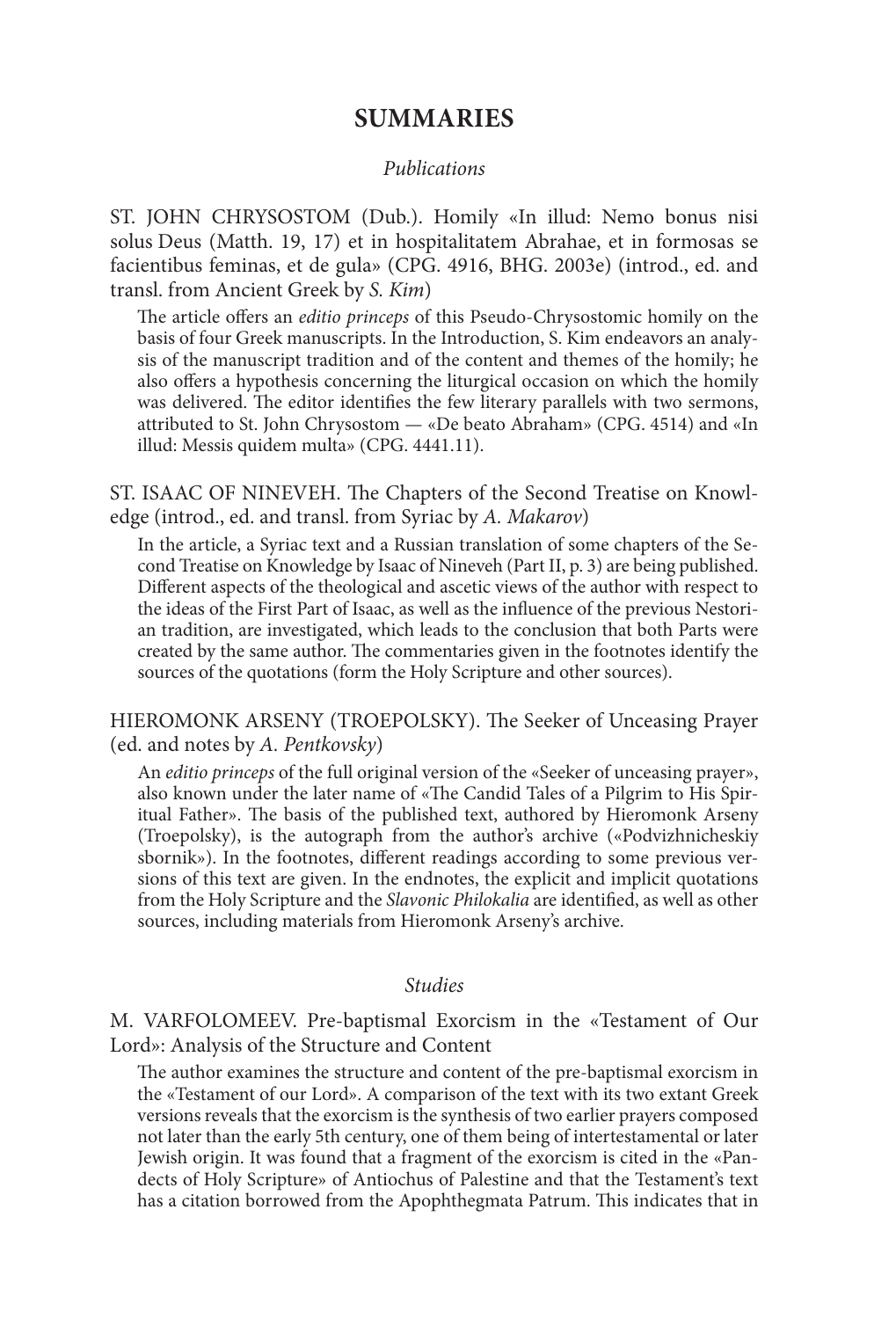the 5th–6th centuries the Testament was circulating in the Palestinian Orthodox monastic circles and that its text could have been revised in Palestine.

G. KESSEL. *The Fifth Part* of St. Isaac of Nineveh: Preliminary Observations on a Recently Discovered Manuscript (*olim* Diyarbakır / Scher 25)

The article offers a preliminary study of the East Syriac manuscript Diyarbakır / Scher 25, hitherto considered as lost, which contains a large corpus of theological texts. Available evidence of the 9th–15th c. allows the author to identify this corpus with the so-called Fifth Part of Isaac of Nineveh. Whereas the attribution to Isaac of Nineveh is nearly secure, a heterogeneity of its content urges the author to assume that the texts included might belong to different authors. The authenticity of that collection of texts can thus be approached critically only once the texts are edited. It is likely that the collection contributed to the formation of the doctrine of universal salvation in the East Syriac tradition.

M. KALININ, A. PREOBRAZHENSKY. The Gnostic Chapters of Joseph Hazzaya: New Manuscript Evidence and Previously Unidentified Chapters

The article deals with a collection of the 30 mystical chapters, which are known in two West-Syriac manuscripts, Harvard Syr. 42 and Pampakuda, Konat Syr. 303. This collection has been preserved within the corpus of the mystical works of John the Elder (John of Dalyāthā), an East-Syrian mystical writer of the 8th c. The authors provide a critical edition of the 30 chapters and suppose that initially they were extracted from the *Capita scientiae* of Joseph Hazzāyā, a contemporary of John the Elder. This attribution is confirmed by numerous parallels, both in style and mystical teaching, between the 30 chapters and the genuine works of Joseph.

A. VINOGRADOV, Sh. GUGUSHVILI. An Essay on the History of the Catholicosate of Abkhazia. Part 2. 11th — 15th c.

The article considers the second period in the history of the Catholicosate of Abkhazia — from the 11th to the 15th c. After A.D. 1000, two Georgian-speaking Churches, the Catholicosates of Mtskheta and Abkhazia, co-existed without interruption on the territory of the unified Kingdom of Georgia, with no convincing evidence emerging that the latter Catholicosate was subordinate to the former. The Archbishopric of Sebastopolis of the Patriarchate of Constantinople is highly unlikely to have survived beyond the last third of the 11th c. and was probably replaced by the Bishopric of Dranda of the Catholicosate of Abkhazia.

The title of the Catholicos of Abkhazia (together with the Greek title of Archbishop) belonged to various bishops of Western Georgia, which probably indicates the fact that the Catholicosate didn't have a permanent center. All the dioceses of the Catholicosate of Abkhazia that existed towards the end of the 10th c. remained active also during the second period of its history: Bedia, Chkondidi, Kutaisi, Tsaishi and Mokvi. Furthermore, two new dioceses emerged in the 11th c. — Dranda and Tsageri.

ARCHPRIEST MAKSIM KOLESNIK. The Private Prayers in the Manuscripts of the Joseph-Volokolamsk Monastery in the 15th — 16th c.

The reconstruction of the history of the cell prayer rules in 15th—16th c. was attempted on the basis of the Slavonic manuscript collection of the